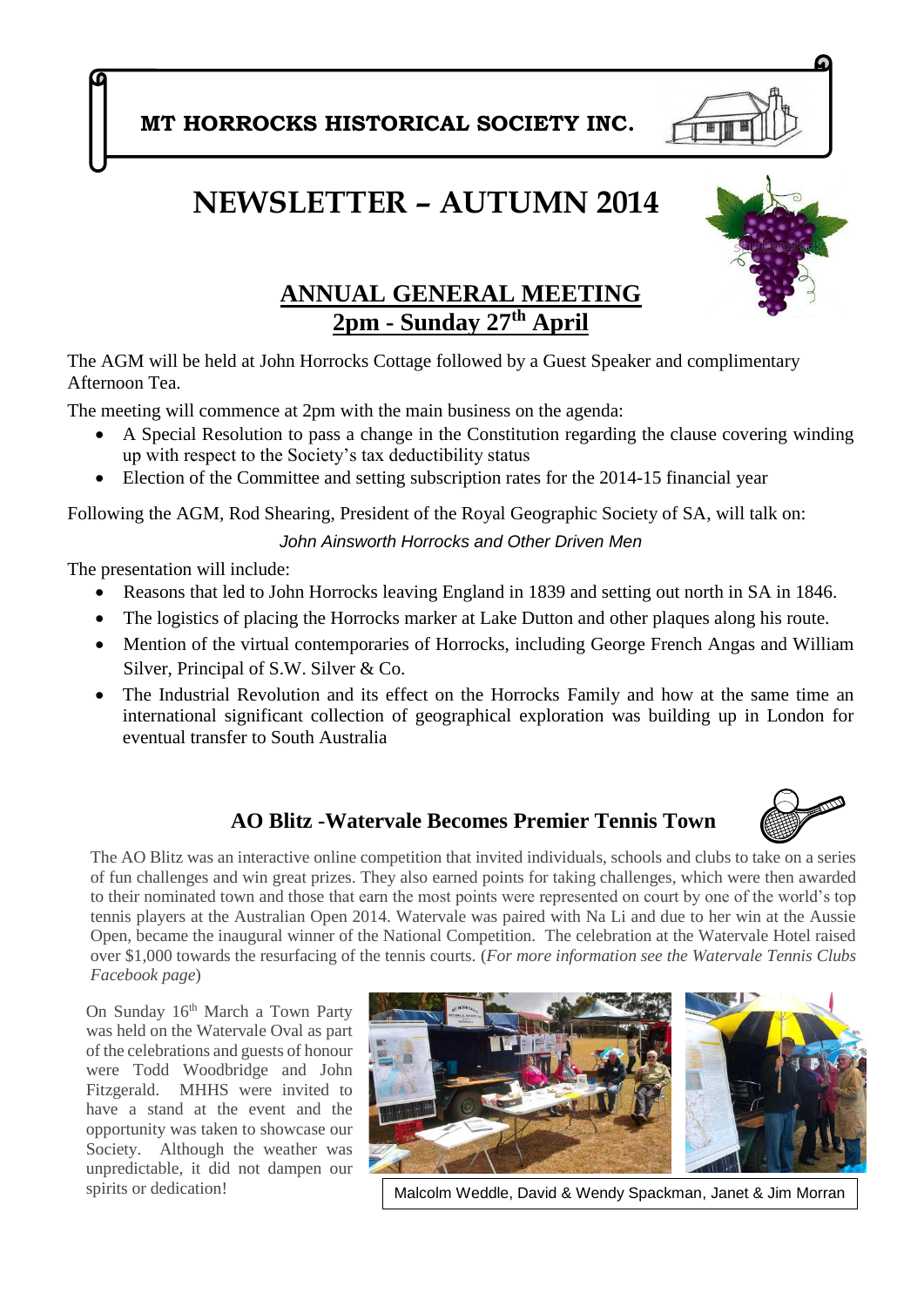### **Watervale 150th Time Capsule**

As reported in the Summer 2014 Newsletter MHHS have been successful in locating a Time Capsule buried in 1997 as part of the  $150<sup>th</sup>$ <br>Celebrations in Watervale. A slate marker Celebrations in Watervale. (donated by Gypsey Sandow) has been installed by the Society to mark the spot of the time capsule showing the year in which the capsule is to be exhumed.



David Spackman and Jim Morran prepared the ground and laid the slate in position at the Watervale Soldiers Memorial Park.





### **Sevenhill's Weikert Cottage Restoration**

Weikert Cottage in the grounds of the Sevenhill Winery is named after Franz Weikert, a Silesian farmer who led a group of 130 Catholics who came from Silesia to South Australia in 1848 seeking political freedom. This group included two Austrian Jesuit chaplains, one of who was Father Aloysius Kranewitter SJ, the original Jesuit settler at Sevenhill.

Weikert's party arrived at Port Adelaide in December 1848 and the first Catholic Bishop of Adelaide asked Fr. Kranewitter to travel north to minister to the Catholics dispersed through the Mid and Far North of the infant colony.

Fr. Kranewitter accompanied Weikert and his family to Clare and lived with them near the township of Clare until the Jesuits purchased the Sevenhill property in 1851. Weikert Cottage was built in three stages and completed in 1865.

The Jesuits brought Franz Weikert and his wife to Sevenhill to live in the cottage when they were no longer able to maintain their nearby farm.

In 1871 the now Saint Mary Mackillop stayed in Weikert cottage when her brothers, Donald and Peter, were at school at Sevenhill College.



The restoration of Weikert Cottage is an ambitious project that requires approximately \$500,000 to ensure that the religious and historic significance of this site in South Australia's Clare Valley is protected and shared with the community and beyond.

For donation information Telephone: (08) 8843 4062 or email: [sevenhill@cis.jesuit.org.au](mailto:sevenhill@cis.jesuit.org.au)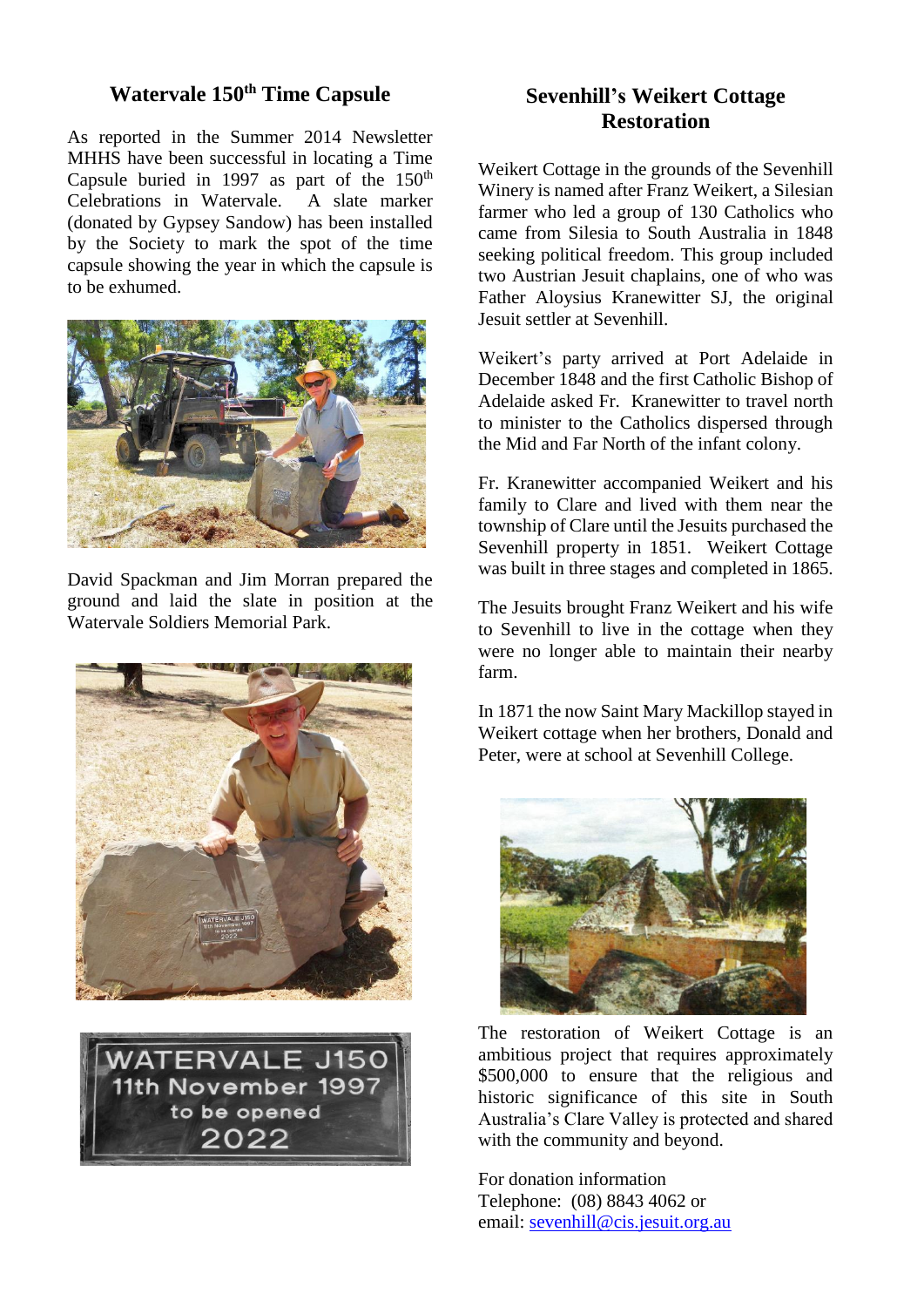

 "Jerry Come Back To Me" A story from Watervale – from Back-in-the-Day

Four ladies from the Watervale Bowling Club were travelling to a tournament at Robertstown when a very pretty 'jerry' was seen sitting upon a strainer post at the side of the road. Because of its attractiveness, the lady bowlers backed up to have a closer look and as there was no house in sight one of the team decided to lay claim to it. Considering it a crime to leave such an attractive pot for the vandals to take pot-shots at, she took the object and replaced the article with a stone.

One of the other bowlers with quite a sense of humour penned the following letter and presented it to the lady who now owned the pot:

*Would the young lady seen removing a family heirloom from a certain corner post approx. 2 miles north of Robertstown on Monday 25 November 1975 at 5pm please return the item forthwith. Although the article is of little monetary value, it is 'soaked' in past history, and holds a 'pot' of memories. As said lady (dressed in white – resembling Florence Nightingale minus lamp) is possibly a member of the National Trust, or removed it believing in the ''Keep Australia Beautiful" Campaign – she can be assured she will not be prosecuted and may have her stone back in place thereof.*

contact Jim on (anonymously if you so desi[re!\). This is your](http://www.google.com.au/imgres?start=122&hl=en&biw=985&bih=698&tbm=isch&tbnid=6SV7a77rm-m2TM:&imgrefurl=http://vecto.rs/designs/editors&docid=zabOHq8RxRdovM&imgurl=http://vecto.rs/1024/vector-of-a-cartoon-editor-running-with-coffee-and-documents-outlined-coloring-page-drawing-by-ron-leishman-15893.jpg&w=1024&h=1044&ei=XV8mU-aRD8bQkAXNqYD4Ag&zoom=1&ved=0CGkQhBwwIDhk&iact=rc&dur=599&page=8&ndsp=16) Newsletter, so feel free to forward it to your friends and acquaintances who may be interested in any of our items or contributing appropriate articles. of interest. Should you have similar tales to tell please [morranj@bigpond.com](mailto:morranj@bigpond.com)



On a more serious note, the Society has many historic photographs in the Photographic Collection, but is hoping to expand this collection for the benefit of future generations.

All too many of the pictures we have in the Collection lack the subjects' names, locations or dates Should you have any interesting photographs of the district, of local residents or events either from the past or more recent we would be pleased to add them to the Collection along with relevant information to be stored with them. If you do not wish to part with them, they can be scanned in and copied then added to the Collection. Please contact Janet Morran or any Committee Member if you can assist.

### **REMINDER!**

### **History SA – "About Time"**

As in previous years MHHS will host an event in the "About Time" programme which runs during the month of May. John Horrocks Cottage to open:

## **Sunday 4th May 10am – 4pm**

An ideal opportunity for you to meet up with your Committee for a cuppa, check out what has been happening at the cottage and inspect the new shed.

St Mark's church will hold a service at llam and the Church will be open to view from 1pm – 4pm

**Look out for the "About Time" Programme to find out what else is happening around the State during SA History Month - May 2014**

j